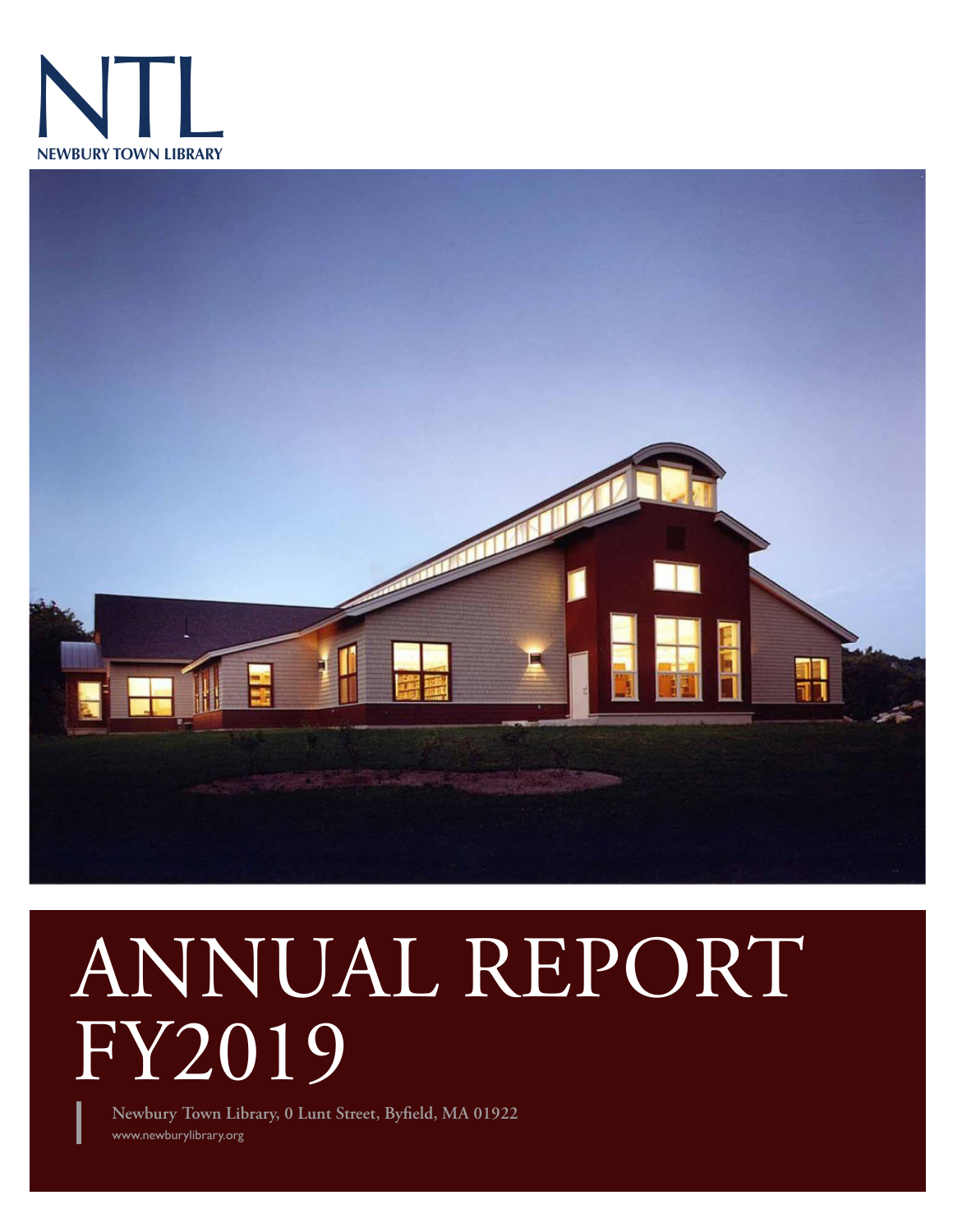### **... MAKING CONNECTIONS** OUR COMMUNITY

*Founded in 1926, the Newbury Town Library maintains a schedule of 36 open hours/week, 32 hours/week in July and August. The NTL provides services to more than 7,000 residents and town employees in Newbury, Byfield, and Plum Island, as well as many neighboring communities. A member of the Merrimack Valley Library Consortium (MVLC) since 1987, the NTL has access to cutting edge technology as well as important staff trainings. The Library is the cultural, educational, and social hub of Newbury; a place to learn, share, create, converse, play, study, read, relax, and explore.*

*OUR MISSION: The mission of the Newbury Town Library is to provide free and open access to materials, services, and new technologies supporting life-long learning, as well as to encourage and enable the pursuit of knowledge and the satisfaction of curiosity in our community.*

#### **FY19 — AT A GLANCE**

#### **SERVICES:**

**1**

- 72% Percentage of Newbury residents with a library card
- 35,171 NTL visitors last year (29k in FY18, 28k in FY17)
- 919 Volunteer hours worked by 20 volunteers
- 6,932 Public WIFI sessions
- 177 Families received discounted admission to museums and attractions with our Discount Pass Program

Other services include: scanning, computers, faxing, printing, making copies, and providing tax forms and information

#### **COLLECTIONS:**

- 52,186 Items circulated
- 6,689 Digital circulation *(Includes eBooks and eAudiobooks. Does not include streaming video content, online courses, etc.)*

IN FY19, the library collection included 101,955 items, including 49,975 print materials and 41,635 digital holdings.

#### **SOCIAL MEDIA:**

- 460 Mailchimp eNewsletter subscribers
- 618 Facebook followers
- 364 Twitter followers
- 125 Instagram followers

#### **COMMUNITY USAGE OF ROOMS:**

187 Library room bookings by community groups

#### **PROGRAMS:**

- 417 Youth programs
- 7,552 Attendees of youth programs
- 172 Adult programs
- 1,185 Attendees of adult programs

Free access to online language learning, self-improvement courses, assistance for job seekers, newspapers, journal articles, art lessons, and more, used by hundreds of patrons each month.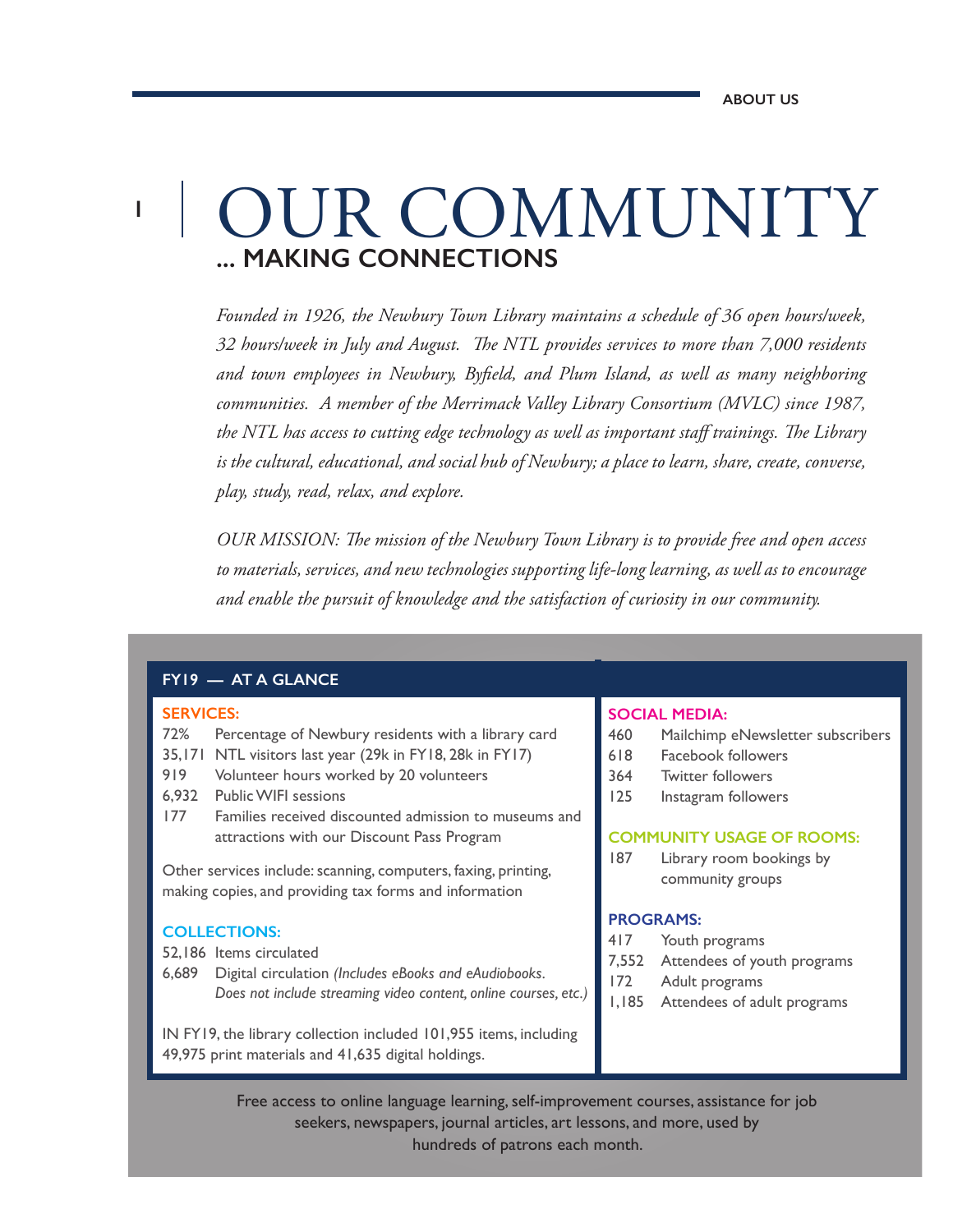## NEW IN FY19 **2**

#### **NEW WAYS WE'VE REACHED OUT TO EXTEND OUR SERVICES AND MAKE CONNECTIONS**

- Home Delivery
- Co-sponsoring events with COA
- Community Room for the community and by the community
- New Trustees
- Library of Things
- Kanopy
- Universal Class
- Mass RMV Practice Tests

FY19 was a time of growth and change for the NTL in areas of our offerings, community relationships, Trustees, Friends, Volunteers, and the building. The library continues to grow our digital offerings and connect our citizens online.

#### **PEOPLE**

We welcomed two new Trustees in FY19. Richard Ravin returned for his second stint as a Library Trustee. Dick adds his experience, wit and impressive writing skills to the Board. And Terry Litterst rounded out the Board with her insight and humanity.

Kati Bourque was promoted to Youth Services Librarian, Pauline Fabiano was hired to fill Kati's former position and a productive and well-liked Youth Services Team was launched!

Several new volunteers joined our NTL family. Our volunteers (pictured on the next page) selflessly contribute to the community and we are very grateful.

The Friends of the Library worked hard to fund raise in FY 19 which allowed the library to offer more programs for both adults and children. The Friends Harvest Festival theme was Loaf & Ladel and delicious soups and breads were enjoyed by all. The Friends other annual fundraiser - the Spring Plant Sale once again was a well attended and prosperous event.

#### **OFFERINGS**

Kanopy, a streaming video service offering classic, award winning films including documentaries, was offered to Newbury patrons and became instantly popular.

**AFFILIATIONS**

#### **Massachusetts Board of Library Commissioners (MBLC)**

The state agency that certifies libraries and ensures state standards for library services are met. Public libraries are required to meet certain spending levels each year in order to receive state aid and maintain certification.

#### **Merrimack Valley Library Consortium (MVLC)**

The MVLC is our library network. Our dues to the network funds the shared library patron and item database, a staff and public computer network, part of our WiFi network and access to electronic resources including eBooks.

#### **Massachusetts Library System (MLS)**

The library is a member of MLS, which provides the following services: delivery of library items between Massachusetts libraries, access to online magazines, newspapers, and journals; access to eBooks through the Commonwealth Collections; and continuing education for library staff.



*Volunteer, Mike Olson, providing Tech Help* 

**FY2019**